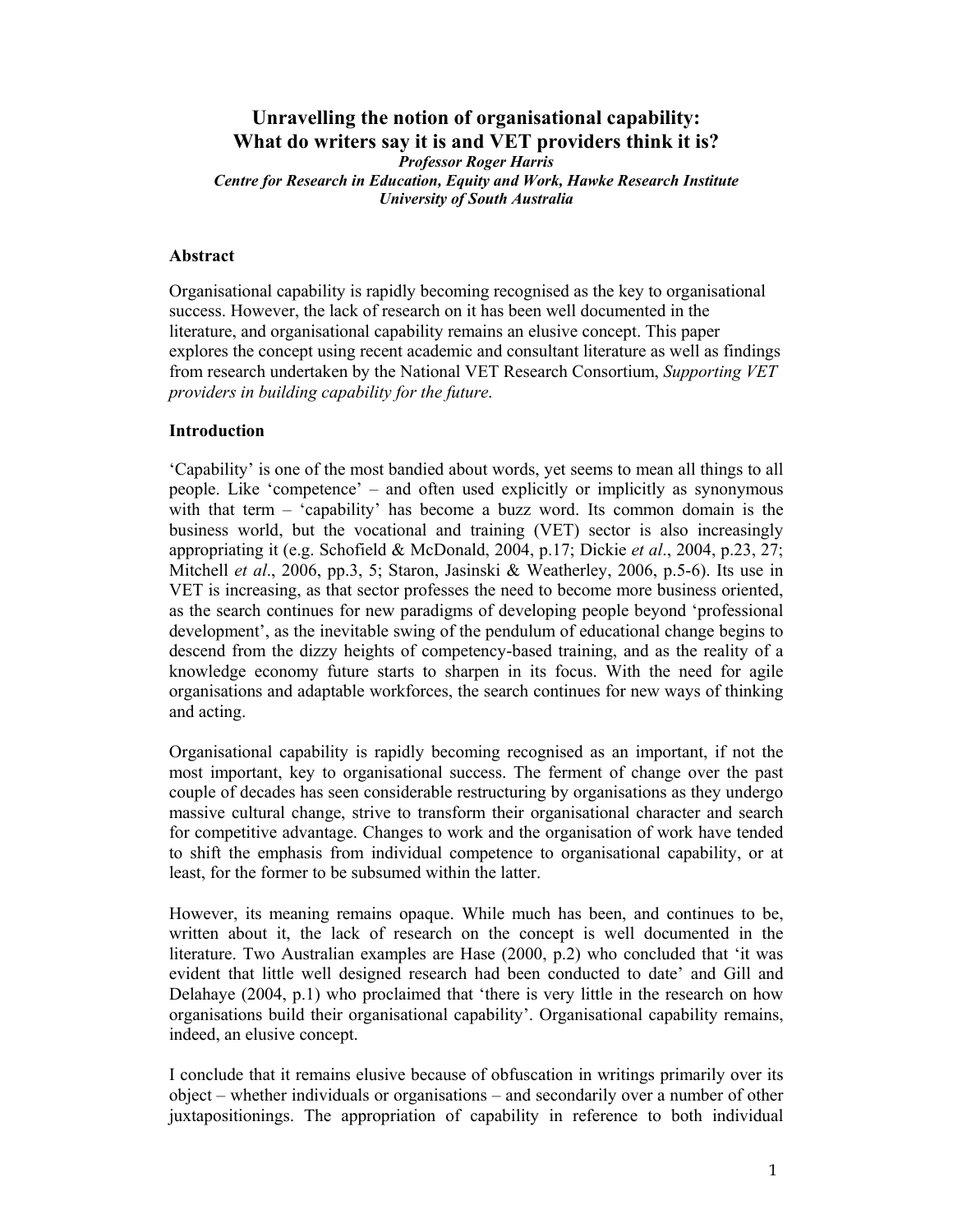development and organisational renewal is the most common. In the five examples above, for instance, some refer to one, some to the other, while at other times it is left unclear as to which is the focus. But there are other juxtapositionings – such as between potential and actual, capacity and capability, processes and resources, capability and capabilities, and capability and competence. Admittedly, there do not (yet) appear to be accepted ways in which to define such concepts, and so it is hardly surprising that a lack of clarity and consistency persists. However, the point I am drawing attention to here is the frequent sin of omission in declaring exactly what is being written about. Is it any wonder, then, that there remains 'a rather thick terminological haze over the landscape where capability lies' (Winter, quoted in O'Regan & Ghobadian, 2004, p.293)?

The purpose of this paper, therefore, is to explore the notion of organisational capability using recent literature as well as findings from one of the research activities of the National VET Research Consortium, *Supporting VET providers in building capability for the future*.

### **Research method**

Qualitative interpretation commences with elucidating meanings. The researcher examines text and asks: what does this mean? what does it say about the phenomenon of interest? Oscillating back and forth between the text and one's own understandings, the researcher strives to make sense of the evidence. Both the evidence and perspective brought to bear on the evidence need to be elucidated in this choreography in search of meaning (Patton, 2002, pp.477-8). Also meaning-making can come from comparing stories and cases. Some comparisons focus only on similarities, others only on differences and still others on both (Thomas, 2003, p.86).

Evidence for this paper was drawn from two sources. First, content analysis of recent academic and consultant literature was undertaken in an attempt to establish a backdrop against which practitioner perspectives could be viewed. Second, two-day visits were made to ten public and private VET providers (seven TAFE institutes, one small private provider, an adult and community education provider and a large enterprise-based provider) drawn from all states and one territory, the Australian Capital Territory. Interviews were held with 43 staff at three levels – CEOs/senior managers (SM), middle managers (MM) and enablers (E) between management and work teams – as well as 16 focus groups with team workers (TW), ranging in size from three to fifteen members. Each interview was for about one hour and each focus group for about one and a half hours. While these consultations focused on another purpose – cultures and structures (see Clayton, 2006) – information was able to be inferred on how they interpreted organisational capability and what they believed they were doing to build it. The limitation is acknowledged of potential incongruence between espoused theory (what people say they do) and theory-in-use (what they actually do) (Argyris, Putnam & McLain Smith, 1985).

#### **What do writers say about organisational capability?**

#### *Definitions*

Definitions of organisational capability abound. A few random versions include: 'the sum of all things that enable an organisation to deliver services' (DFA, 2006);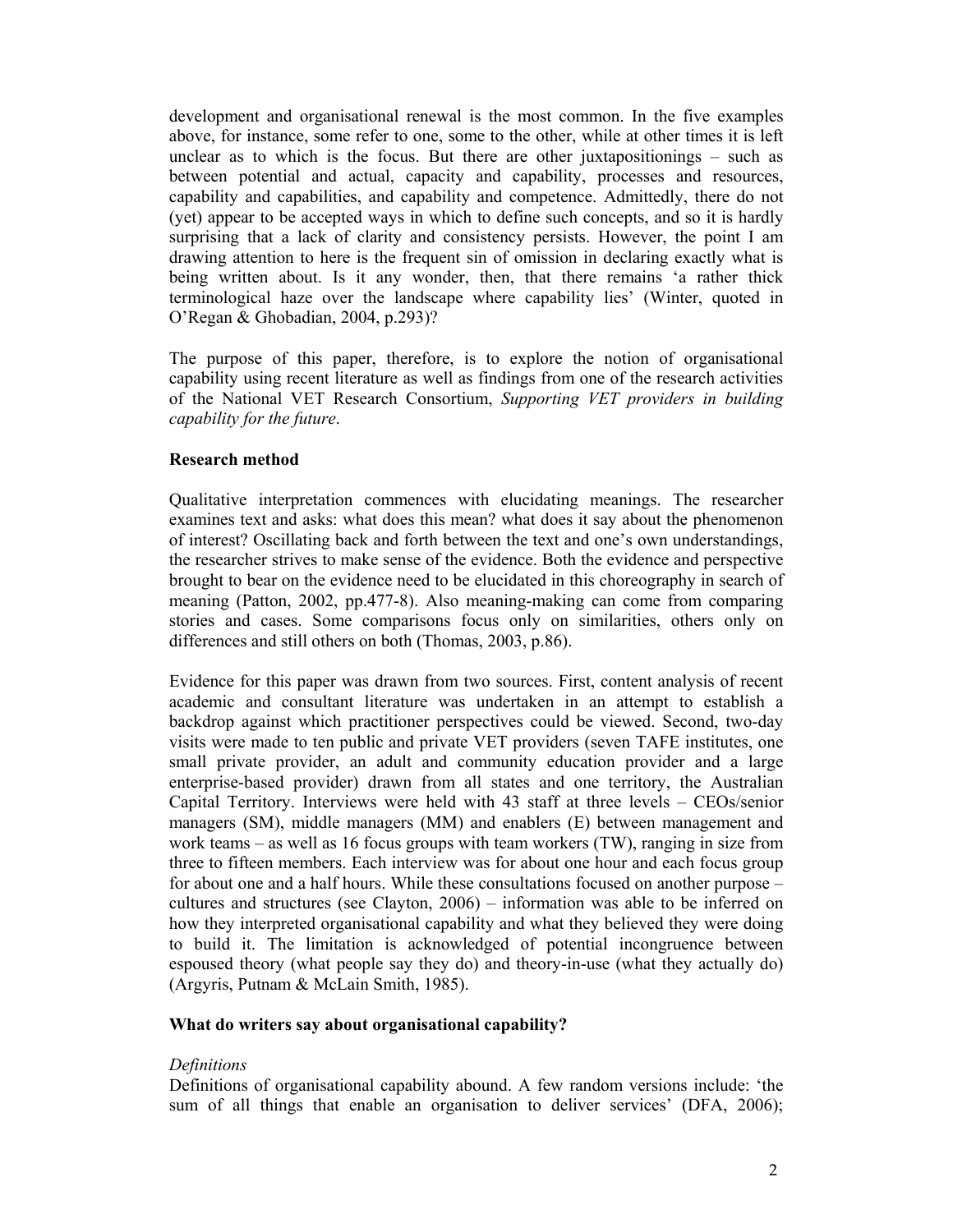'ability… to effectively meet… business objectives' (ANAO, 2001, p.19); 'an all round quality …' (Stephenson, 1999, p.4); 'capacity… to deploy existing resources to perform some task' (Grant, cited in Spanos & Prastacos, 2004, p.32); 'those talents… to execute… strategy' (WCL, 2006); 'the embodied knowledge set that supports competitive advantage …' (Gill & Delahaye, 2004, p.1); 'a process of examining an organisation to increase its capacity…' (Haertsch, 2003, p.1); and 'often referred to as organisational competences, although strictly a capability refers to the potential and competence suggests an applied and well-practised capability' (OpenLearn, 2006).

These definitions illustrate a wide range of understandings – the sum of all things, ability, quality, capacity, talents, embodied knowledge, a process, potential – and exemplify why the concept is so difficult to pin down. However, from a distillation of definitions, perhaps the following is the most succinct for the purposes of this paper: 'organisational capability refers to an organisational ability to perform a co-ordinated task, utilizing organisational resources, for the purpose of achieving a particular end result' (Helfat, 2003, p.1).

# *Labels and conceptualisations*

The concept has also been variously labelled, as a 'broad concept with many elements and attributes' (O'Regan & Ghobadian, 2004, p.293), 'central to organisational performance' (APSC 2003, p.3) and the 'key determinant of competitive advantage' (Bakhru, 2004, p.327). When used in the plural, organisational capabilities have generally been conceptualised as 'socially constructed entities' (Spanos & Prastacos, 2004, p.33)*.* They have been defined as socially complex processes that determine the efficiency and effectiveness by which organisations are able to transform inputs into outputs (Collis, 1994), and are developed over time and nurtured through complex interactions among organisational members (Amit & Schoemaker, 1993).

A number of conceptualisations appear in the literature. OpenLearn (2006) reinforces that organisations have unique resources, but that these are not productive in themselves – they have to be converted into capabilities by being managed and coordinated. It is how the resources are used that determines performance differences in organisations. These resources include: (a) the tangible – financial, physical, (b) the intangible – technology, reputation, culture, and (d) the human – specialised skills and knowledge, communication and interactive abilities, motivation. Furthermore, to bestow competitive advantage, capabilities need to exhibit four characterisitics: inimitability (difficult for other organisations to imitate or acquire), durability, relevance and appropriability (extent to which value generated is subject to negotiation between all stakeholders). Cairns and Stephenson (2001), from a social learning perspective, conducted their research around eight 'key features of a healthy learning milieu' (p.447), since their focus was specifically on exploring the role of National Vocational Qualifications in contributing to the enhancement of organisational capability. Haertsch (2003, p.1) writes about the alignment of three capitals. What is 'central to the building of the organisation's capability' is the combination of human capital (people skills and knowledge), social capital (relationships between people) and organisational capital (the organisation's processes), and aligning them such that each supports the others.

It is indeed intiguing how often such classifications are three-fold, most often starting with the obtaining of assets and progressively working up to more sophisticated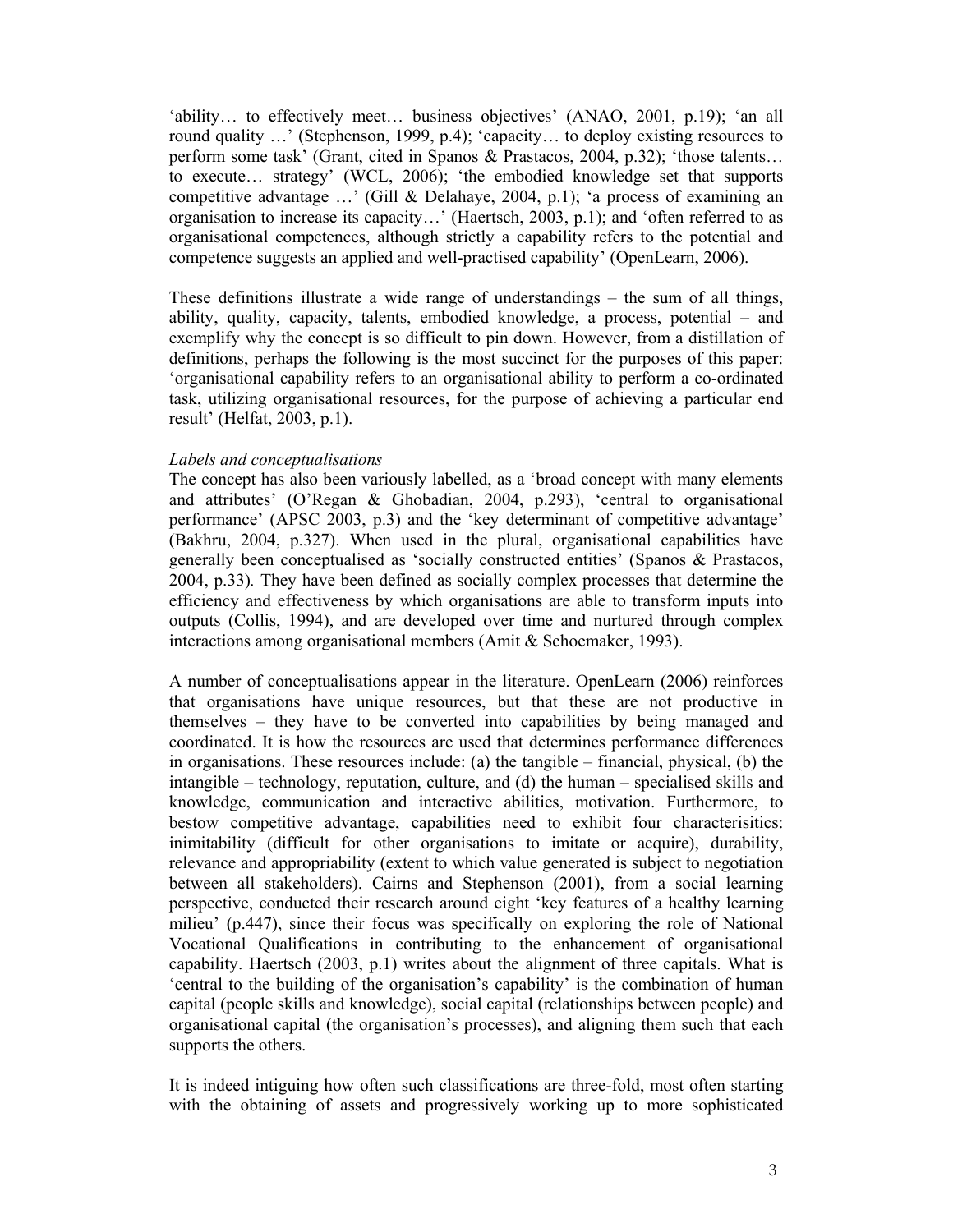processes of coordinating and integrating them (other examples include Collis, 1994; Whitley, 2003; Hong & Stahle, 2005). Space limits further analysis of these, though the paper later returns to the last one. Suffice it to say that there appears a general consensus that the concept – at least in early classifications – belongs in the resourcebased view of corporate strategy. Organisations differ in fundamental ways as each has its own bundle of resources (O'Regan & Ghobadian, 2004, p.293), and Rifkin and Fulop (1997, p.135) warn that, because any common trajectory of change is not evident, there is unevenness and a degree of inertia or resistance to change and some organisations seem particularly difficult to transform. Bakhru (2004, p.327), too, draws attention to the fact that the race to build capabilities is not an equal race, as different organisations facing changing operating environments bring with them pre-existing histories and resources. In the face of much restructuring and amalgamation, and the geographical distribution of campuses, this is a particularly salient point when considering organisational capability of VET providers in Australia.

# *Models*

In attempts to make the concept more operational, some writers have attempted to develop models. For example, Hase and colleagues (Hase, Malloch & Cairns 1998, Hase 2000) constructed the Organisational Capability Questionnaire, a diagnostic, selfreport instrument of 35 items. Ten key factors were identified:

- recognition by all staff levels of complexity and ongoing nature of organisational change
- a CEO who supports a vision for the future and protects the champions for change
- skilled leaders with excellent grasp of people-oriented skills
- team-based structures that enable people to be involved in decision-making
- adequate reward systems that provide for intrinsic/extrinsic needs of people
- feeling of empowerment, that their abilities are recognised and used
- opportunities for multi-skilling, commitment to development of competencies
- clear focus and commitment to learning
- performance evaluation, perceived by staff as clear and equitable
- provision of time and resources for staff learning and development

A few years later, a Model of Organisational Capability was developed by Gill and Delahaye (2004) based on three domains – strategic intent, organisational structure and individual knowledge. The model offers practitioners a framework for defining and developing organisational capability, whereby they can define their own domains, identify their own core organisational capabilities to provide a basis for developing the enabling systems and processes, and examine the alignment of these systems and processes. The authors call for more research on how organisations define their core organisational capabilities and align their enabling systems and processes.

One further model of relevance here is the EFQM (European Foundation for Quality Management) Excellence Model, which has been widely used in both private and public sector organisations. A survey in 2000 in the UK of 3,500 public organisations showed that an estimated 44% were using this model and 81% reported that the model had proved an effective tool within their organisation (Consortium for Excellence in Higher Education, 2003, p.5). The shift from quality to excellence is said to be subtle but significant, and the need to embed excellence requires 'a mind-set change' (p.6).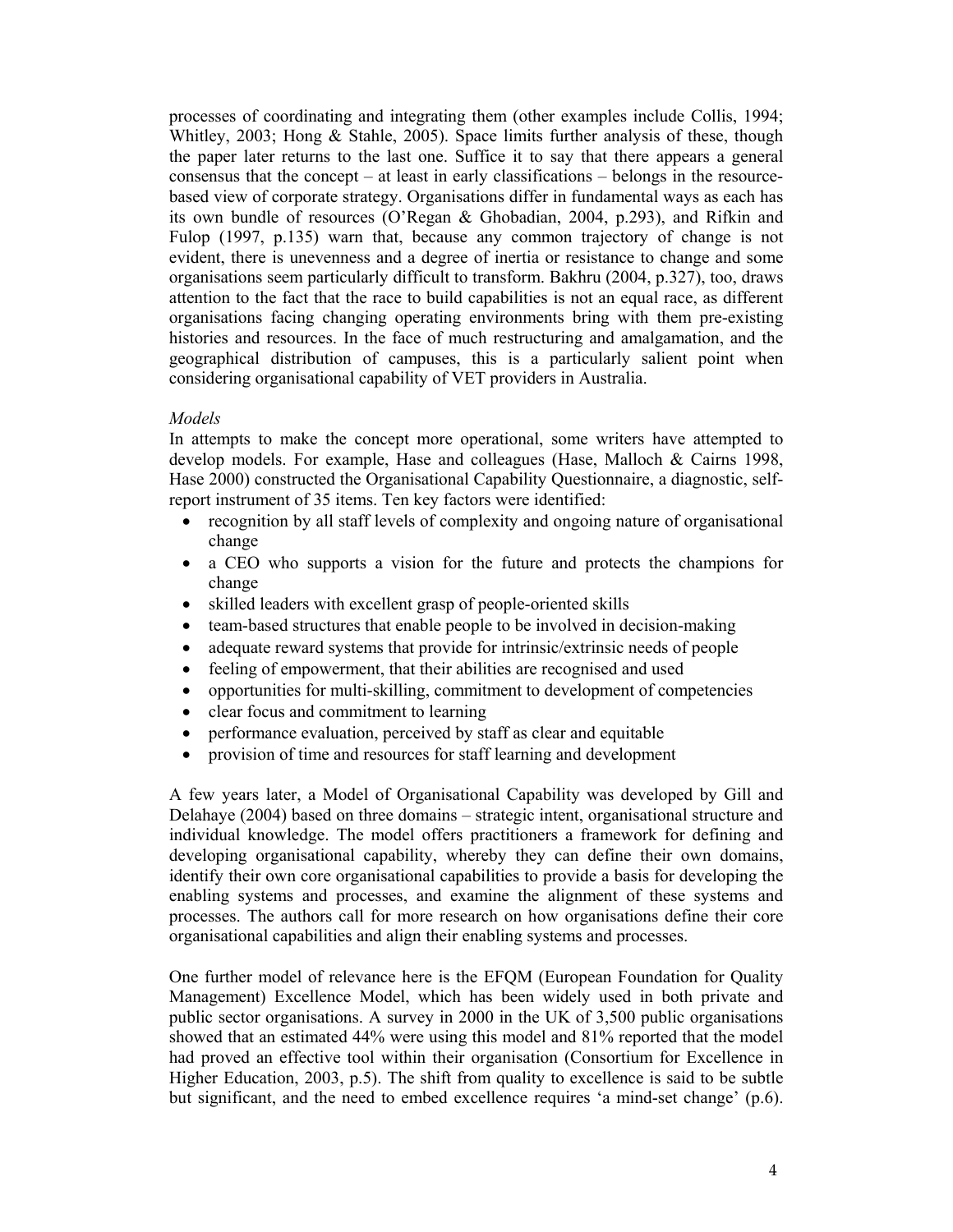Underpinning the model are the principles of knowing where the organisation is at, where it wants to go and how it can get there. The model is based on nine criteria – five 'enablers' (leadership, people, policy and strategy, partnerships and resources, and processes) and four 'results' (people results, customer results, society results, and key performance indicators). It is a framework for coordinated analysis and thinking, rather than the solution to issues it raises, and can be used in many different ways and applied to any type or size of organisation at any stage of maturity (Barrett, 2006, p.206). What appears useful about this model is its non-prescriptive nature, its holistic approach in examining all areas of an organisation, and that it is a self-assessment process based on obtaining factual evidence to provide a more balanced set (than some other models) of results indicators beyond the financial.

A different genre of writing from the academic is that emanating from **consulting companies**. It is less theoretical and more linguistically popular than academic writing in order to attract customers, and therefore provides another, more pragmatic perspective that is helpful in a paper trying to fathom what organisational capability actually means. The consultants use their own preferred frameworks and tools for assessing, and examination of these makes more explicit their conceptions of organisational capability. A few are analysed here as examples.

Jay (2000) discusses the so-called Balanced Scorecard used by many successful businesses – a matrix of four different perspectives: financial, internal, external and developmental. He contends, however, that a fifth element, building capability, is the defining one that connects the other four in a matrix of organisational agility (p.1). He claims that 'building capability starts with the individual and is compounded or increases exponentially as it spreads to work groups, teams and finally organizations through a network effect' (p.2). The five key performance indicators of a 'capable organization' in Jay's (2000, p.2) view are: a development culture (coaching systems in place), innovation speed (ability to innovate, quickly and with permission to fail), real time connectivity (improving learning), adaptive systems (being self-correcting and generative), and employee leverage (employee and customer satisfaction). The top ten ways to build capability he believes are:

- Create a leadership/coaching system that links all business functions
- Right action = reward the right: people, things, ways, time and reasons
- Create the feeling in the organisation that people can fail to succeed
- Create the necessary infrastructure to connect people with metrics
- Become a development organisation and 'teach' at every level continuously
- Enable people with development opportunities to higher levels of function
- Understand appreciative coaching and how to build a culture around it
- Make it fun to work in the organisation
- Make perfectly clear what should be perfectly clear
- Get out of people's way

Nous Group (2006) depicts four key organisational capability improvement services: organisational design (aligning structure, systems, capabilities and culture); HR strategies (devising people engagement strategies that deliver on the strategic imperatives of an organisation); information management (designing knowledge, information and ICT strategies to solve technology-based challenges); and creating organisational change (facilitating such change through developing capabilities of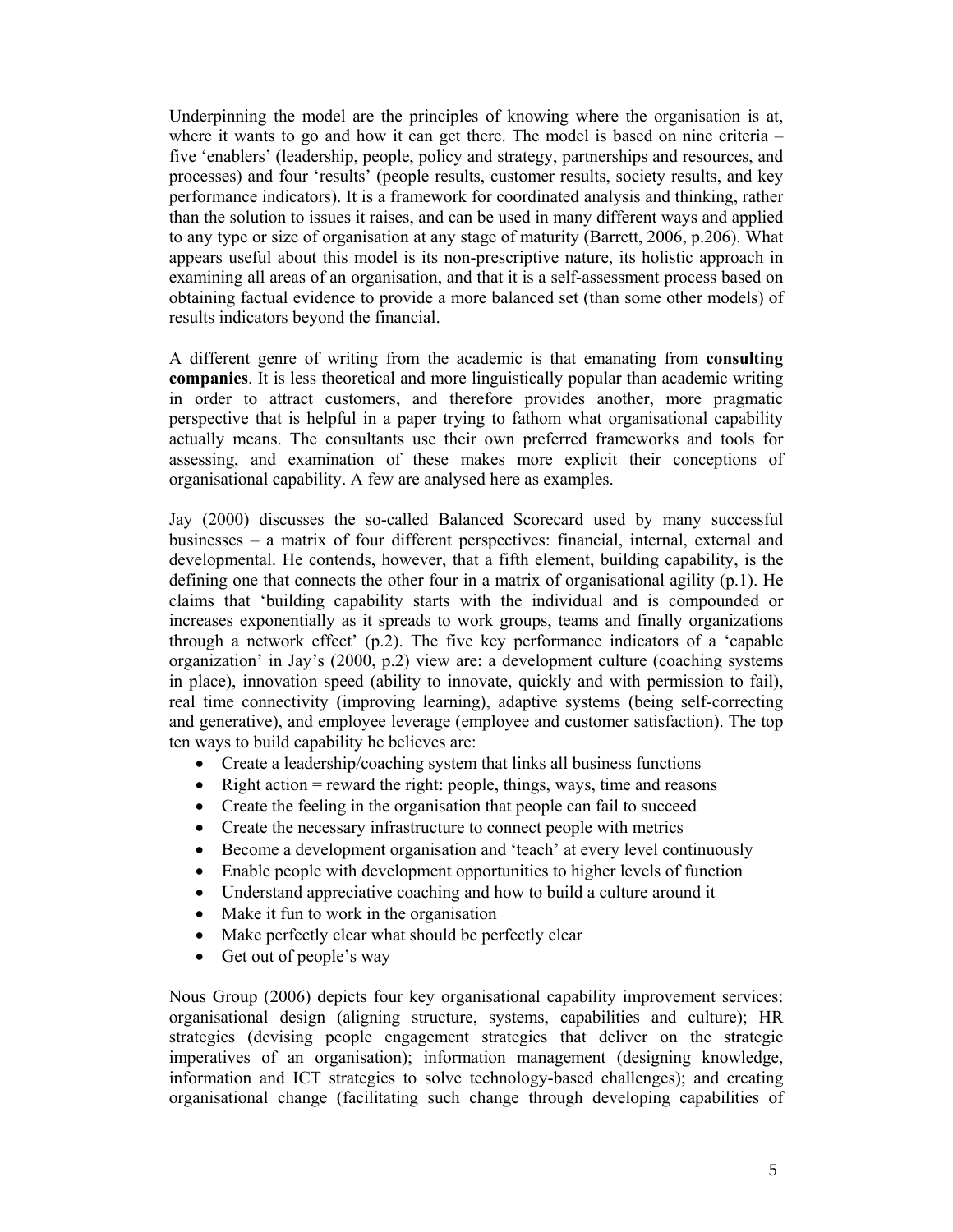managers and staff). It claims that it 'enables organisations to move beyond simply putting people in boxes to designing and building organisations that really work in terms of key processes, relationships and capabilities' (p.2). Another company, Benchmarking Partnerships (2006), offers organisational capability analyses using its Organisational Maturity Framework covering such aspects as internal communications, recognition and reward, knowledge management, innovation, corporate/shared services, leadership, governance, performance measurement and environmental sustainability. A testimonial records that it is a process 'that will deliver sustainable improvements to our organisational health, employee satisfaction and ultimately organisational performance' (p.1).

According to another company, iLEAD (2006, citing Ulrich & Eichinger 1997), the seven most important organisational capabilities are: attracting, developing and retaining management talent; being able to change rapidly and comfortably; clear vision and shared mindset; aligning performance measures and rewards to strategic priorities; being the customer service leader; effective team processes across boundaries; and flexible and adaptable culture.

Drawing a distinction with training, ABB Group (2004, p.1) astutely broadcasts in its opening gambit that 'too often companies seem to think that improving capability just comes down to "doing some training"'. For many organisations, however, 'there seems to be a huge gap between seeing the need and knowing just "which levers to pull"'. In its approach, the focus is on three key themes: working with the leadership team (to build alignment around the issues, the needs, the objectives and the issues of change), supporting live change projects (to involve and obtain the contribution of the people in implementing the changes that will directly affect them) and working across the whole organisation (to communicate the issues, take on-board the feedback and create sense of community).

Organisational capability, according to The Process Renewal Consulting Group in Canada (Burlton, 2006), can be categorised into three major categories: (a) process capability representing the organisation's ability to get work done delivering results to the satisfaction of stakeholders (ways of working, workflows, transformation activities); (b) process enabling capability synthesising the capability to provide sufficient capable re-usable resources so the process can achieve its purpose (physical facilities, information technologies, human resources); (c) and process guidance capability so that the process can do what is right or what is required in the best way (lessons learned from experience or stakeholder feedback, knowledge capability, techniques for process execution, business rules). None of these stand alone, and all aspects need to work together in concert. To ensure adaptability, all of them should be independent of one another yet aligned with business direction and stakeholders' needs. Providing other clues, though without being particularly specific, as to how it conceives organisational capability, White Consultants Limited (2006) states that its appreciation of formal and informal networks, skills in defining the history of success and failure in an organisation and understanding of the clarity of purpose required by successful organisations allows this company 'to assess and suggest interventions at key points in an organisation to unleash the capability within'. Organisational capability, it states, 'combines theory, direct experience and reflection to deliver relevant and sustained organisational change' (p.1).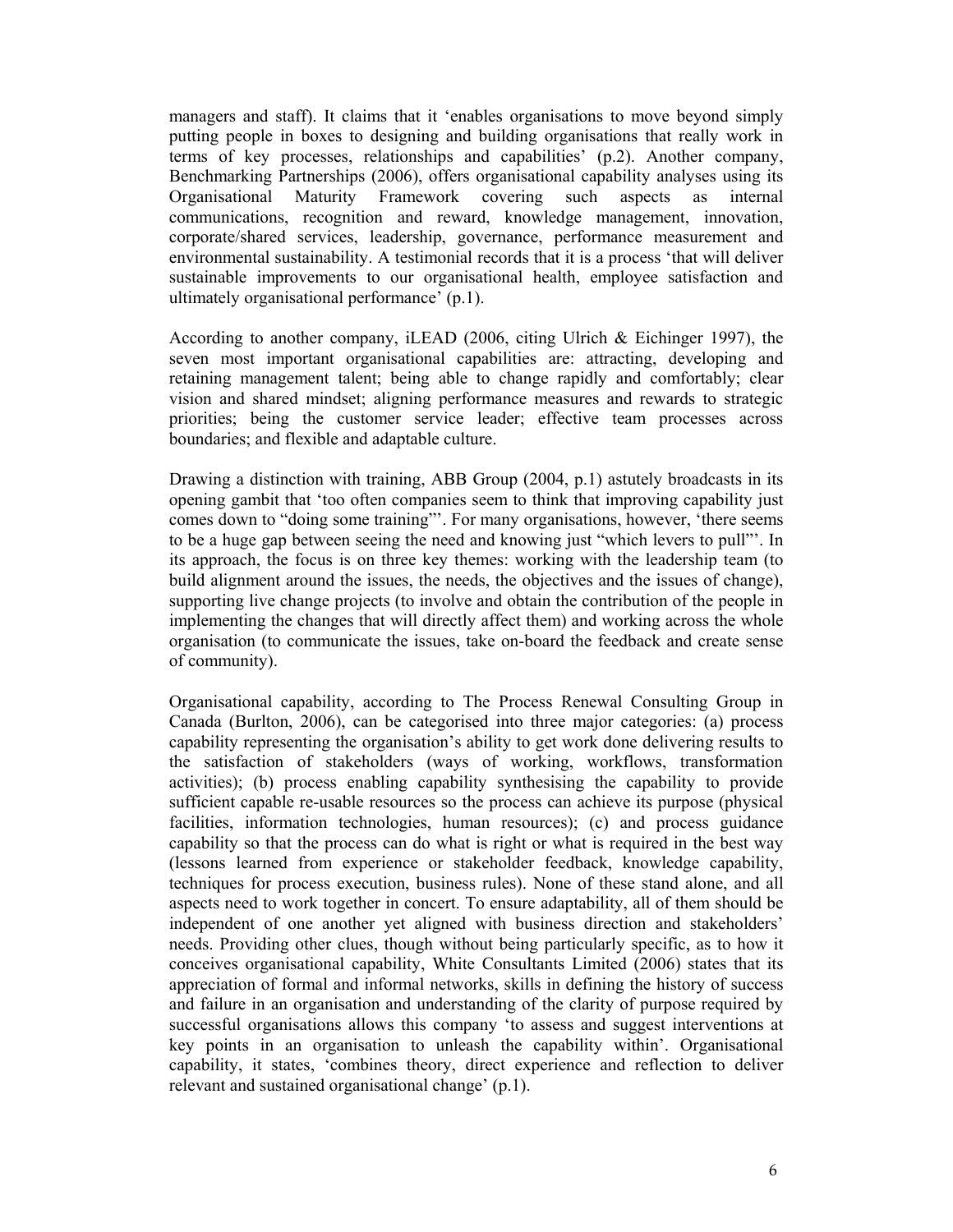While explicit details from many of these companies are, quite understandably in a competitive context, difficult to detect, some do refer to specific tools. For example, Futureye (2005) advertises its Eyesis Delivery Measure to assess organisational capability, focusing on review of skills, systems and structures, capability to respond and being proactive or innovative. Another is the Organisational Capability for Change Survey conducted by Atticus Ltd. (2006). Taking less than 15 minutes, this instrument is claimed to be well received by the business community because of its popularity and nature.

What analysis of academic and consultant writings can provide is insight in helping to unravel factors that may comprise organisational capability – those elements that VET managers need to analyse in their organisations. But knowledge of such factors is one thing; understanding how they are to be configured in any particular context is quite a different matter. For not only do organisations differ markedly in quantum of resources, they also vary considerably in such significant areas as histories, geographies, environments, psyches, structures and cultures. Thus, just as the effectiveness of sporting teams depends on far more than individuals within them, or of recipes on more than the list of ingredients, so too does that of organisations on more than their resources. The key aspect in all of these is how the component parts are welded together in particular configurations to suit particular environments. And that is tricky, especially in times of continual change! Rapid responses to changing circumstances can make all the difference for sporting teams, recipes *and* organisations.

Two metaphors in the literature I found were helpful in understanding more about this process of configuring. One is the metaphor of weaving, used to depict the building of organisational capability as the synthesis and integration of constituent elements:

Just as in weaving, each intersection of warp and weft threads makes an individual knot and, eventually, a completed fabric, in 'organizational weaving', each intersection of human actors and the skills they possess creates a tie carrying with it the opportunity for new knowledge creation and application and, eventually, the social fabric … within which a capability 'dwells' (Spanos & Prastacos, 2004, p.36).

This metaphor derives from accepted notions in the literature that the construction of capabilities is dependent on the organisation's ability to integrate, combine and reconfigure existing knowledge, skills and resources so as to arrive at higher order capabilities that will accommodate rapidly changing contexts. So what this distils to is essentially 'the creation and application of new knowledge out of the already existing stocks of prior knowledge held by organizational members' (Spanos & Prastacos, 2004, p.37). This is the challenge for VET providers in Australia. Thus, the notion of organisational capability raises the critical issue of whether an organisation contains a particular group of actors with the requisite resources (basically the knowledge and skills of its members) and socio-cultural configuration to perform value-adding activities (Spanos & Prastacos, 2004, p.32).

The second metaphor is a water tank (Williams 2001). A tank is for storing water for irrigation, and the capacity for irrigating land is stored in the tank – the fuller it is, the more capacity it has for providing sustenance. But the ability to irrigate successfully depends on more than storage of water – for example, on climatic conditions, rainfall, quality of tap and water distribution networks. What Williams claims he witnesses is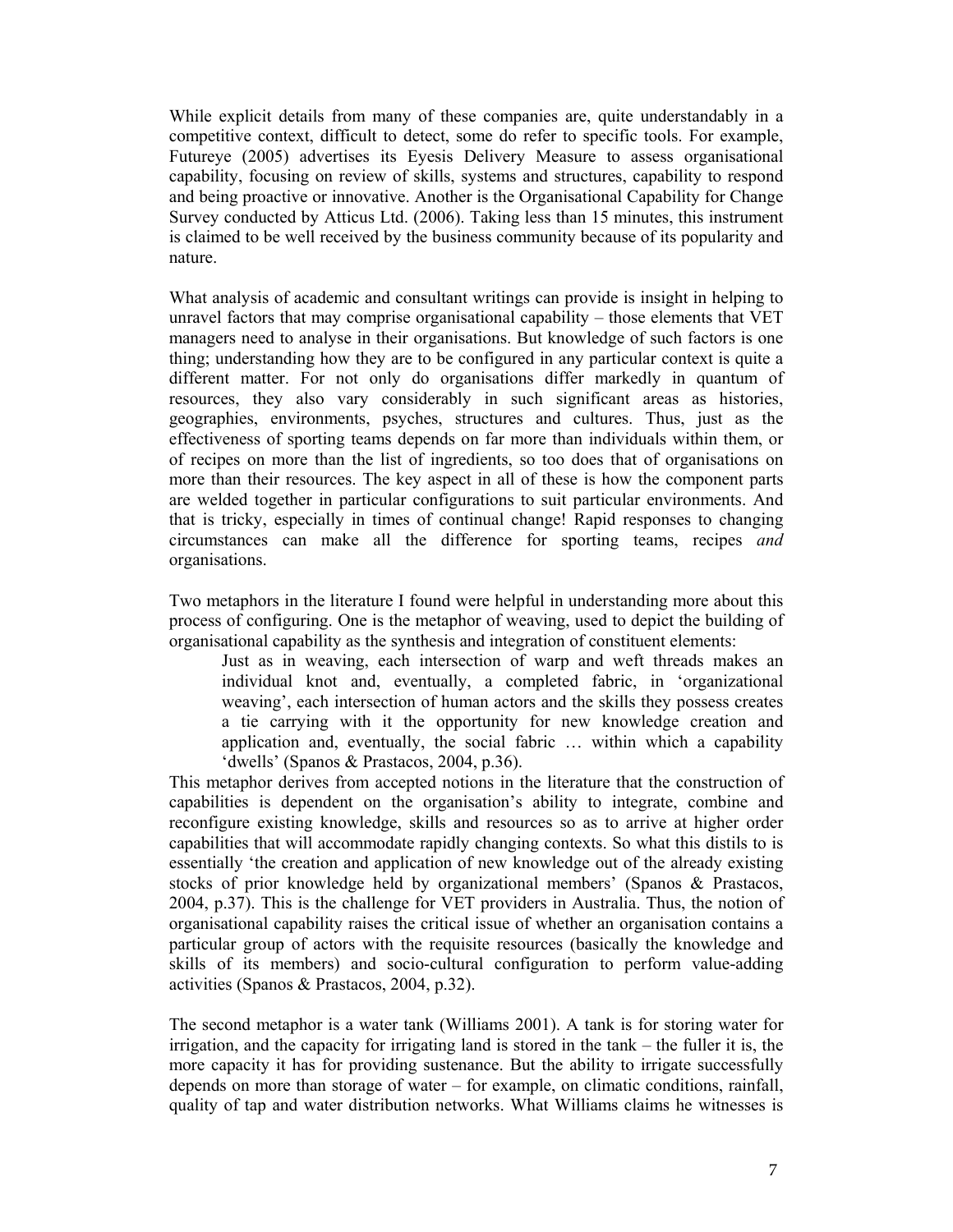capacity building (building large storage containers) without much capability building (the complex and strategic business of distributing enough water at the appropriate time). This observation could also be made with respect to many Australian VET providers.

The difficulty is that any potential 'answer' to this complex issue of configuration depends on a range of factors (e.g. timing, history and environment) and is unique to each organisation. However, one useful conceptual framework may be that of Hong and Stahle (2005, p.2), which proposes three approaches to what they label as organisational competence (we could read 'capability'), a term they acknowledge as 'among the most diffuse … in the organisational literature': competence as resources ('what you have'), competence as integration capabilities ('what you know and are capable of') and competence as innovative learning processes (emphasis on 'continuous renewal'). They refer to these approaches as generational, each of which has distinctive assumptions, related features and seems to follow a theoretical tradition. Table 1 illustrates part of this conceptual framework, while the next section builds on it for the purposes of this paper.

**Table 1: Three approaches to organisational capability – their assumptions and related features (adapted from Hong & Stahle, 2005, pp. 4-5)** 

| <b>Features</b> | Approach 1:               | <b>Approach 2:</b>           | <b>Approach 3:</b>         |
|-----------------|---------------------------|------------------------------|----------------------------|
|                 | <b>Capability</b> as      | Capability as                | <b>Capability</b> as       |
|                 | resources                 | integration abilities        | <i>innovative learning</i> |
|                 |                           |                              | <b>processes</b>           |
| <b>Basic</b>    | equal to resources, or    | ability to use and           | not yet there, but         |
| assumption      | to configurations of      | manage resources             | created and constructed    |
|                 | resources, affecting      |                              | through daily practices    |
|                 | workplace activities      |                              | and activities             |
| <b>Focusing</b> | capability of obtaining   | capability of applying       | capability of              |
| issue           | resources                 | and managing                 | continuously creating      |
|                 |                           | resources                    | and renewing               |
|                 |                           |                              | resources/competencies     |
| Resource-       | $resources = capability,$ | resources $\neq$ capability; | resources and              |
| capability      | resources and             | resources pre-               | capability are not pre-    |
| relation        | capability are pre-       | assumed, capability          | assumed but                |
|                 | assumed                   | not                          | inseparably constructed    |
| <b>Time</b>     | skills needed at          | preparing for                | capacity to create new     |
| dimension       | present                   | challenges of the near       | knowledge needed in        |
|                 |                           | future                       | the more distant future    |
| <b>Possible</b> | resource-based            | evolutionary                 | knowledge-based            |
| theoretical     | theory/view of the        | theory/view of the           | theory/view of the         |
| tradition       | organisation              | organisation                 | organisation               |

# **What do VET providers say about organisational capability?**

Analysis of interviews with staff at four levels in ten RTOs across Australia provided some evidence on how these three approaches to organisational capability play out in practice. Table 2 summarises examples of foci within each approach.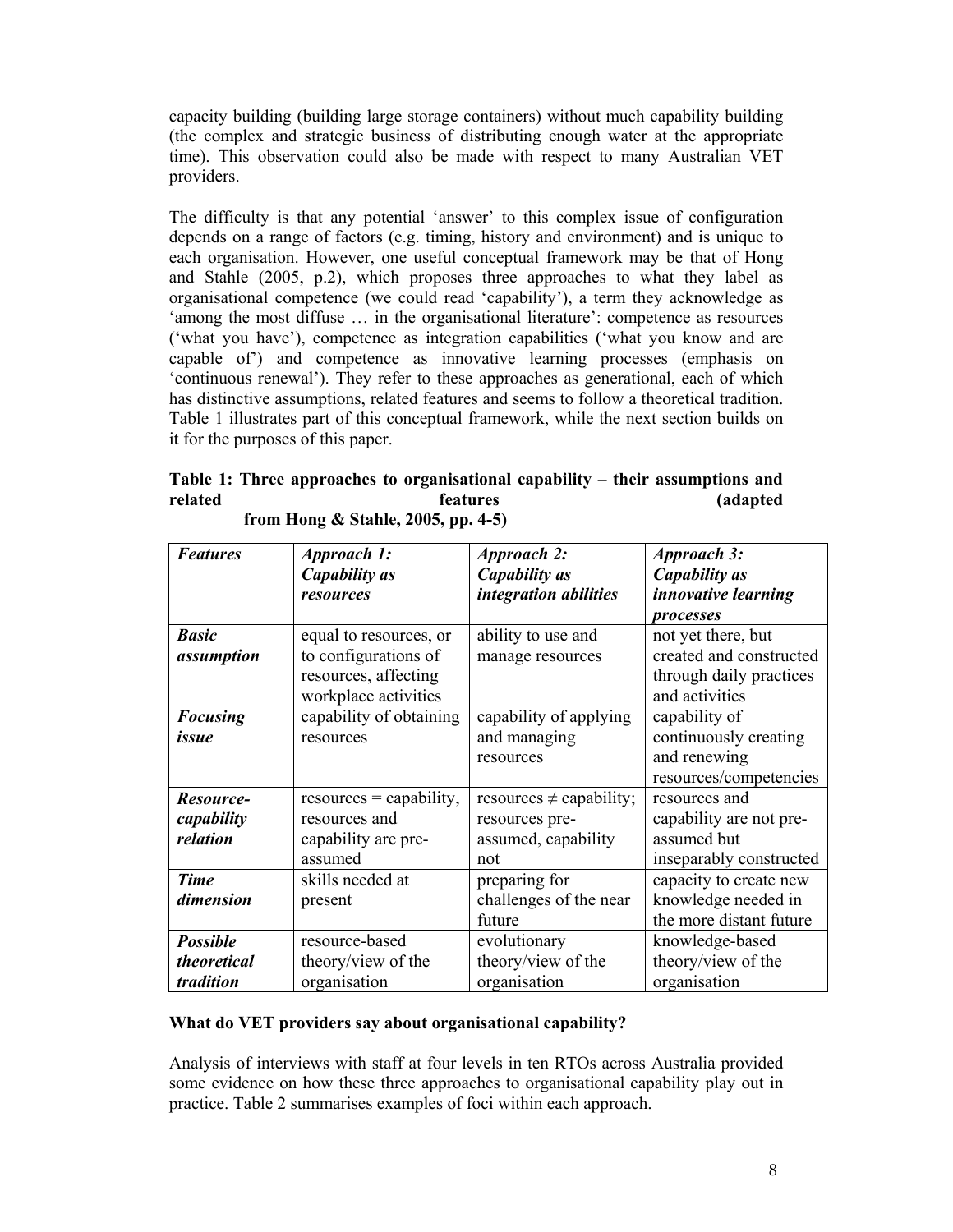**Table 2: Three approaches to organisational capability – examples of foci (from interviews with RTO staff)**

| <b>Features</b>                                                                                         | <i>Approach 1:</i><br>Capability as<br>resources                                                                                                                                                       | <b>Approach 2:</b><br>Capability as<br>integration abilities                                                                                                                                                                               | Approach 3:<br>Capability as<br><i>innovative learning</i><br>processes                                                                                                                                                           |
|---------------------------------------------------------------------------------------------------------|--------------------------------------------------------------------------------------------------------------------------------------------------------------------------------------------------------|--------------------------------------------------------------------------------------------------------------------------------------------------------------------------------------------------------------------------------------------|-----------------------------------------------------------------------------------------------------------------------------------------------------------------------------------------------------------------------------------|
| Examples of<br>foci as seen in<br>case studies for<br>the National<br><b>VET Research</b><br>Consortium | obtaining more<br>finance, how and<br>where to obtain more<br>staff, capital works,<br>procuring up-to-date<br>equipment (e.g. from<br>industry), training,<br>compliance,<br>management<br>procedures | partnerships/alliances,<br>new HR practices to<br>extend individuals,<br>new PD models,<br>performance<br>management, working<br>in industry, some CI<br>practices, changing<br>organisational<br>structures,<br>management-<br>leadership | innovation, taking<br>risks, allowing<br>mistakes, continuous<br>improvement and<br>renewal, learning<br>culture, self-managed /<br>cross-functional teams,<br>knowledge generation<br>at all levels, leadership<br>at all levels |

# *Approach 1: Capability as resources*

In Approach 1, many interviewees described their organisational cultures as 'terribly bureaucratic and centralised' (TW), 'public service' (MM), 'a culture of grievances and complaints' (MM), 'a culture of compliance' (MM), 'very corporate, motivated by a lot of people out to make good for themselves' (MM), 'very top heavy' (MM) and 'cultural silos around disciplines and ways of thinking' (MM). Such cultures were categorised as 'change averse' (MM).

They also saw their structures as 'layers of bureaucracy' (SM) or 'constituencies based on power or power maintenance' (SM). It was clear that in the majority of organisations, interviewees felt to varying degrees the weight of 'the historical baggage that we carry from … merged institutions' (SM), 'the history that comes into play, particularly if people have been in the separate organisations for a long time' (E). As a consequence, a common lament was:

At the organisational culture level, we have these layers of bureaucracy in the silos and all sorts of other barriers that stop people from being efficient, innovative risk-takers that would allow us to really go onto exploit the intellectual capital that we have … there are positives, but they are ameliorated by the organisational baggage (SM).

Another frequent cry was, 'We have been structurally battered in the last 12 years!' (MM) in attempts to move onto other Approaches. Some, though, did not believe that structure was the issue, providing a clue as to how to make such a transition:

… in the end, it's the quality of relationships and how structures don't interfere that really matters. The changing of structure won't fix anything if the relationships are appalling… Restructures are distracting, protracted, leave a lot of injury – deep-seated emotionally (SM)

In this Approach, staff saw superiors as managers of such cultures and structures, and generally were critical of their top-down styles. 'Pissing on fires' (TW) was how one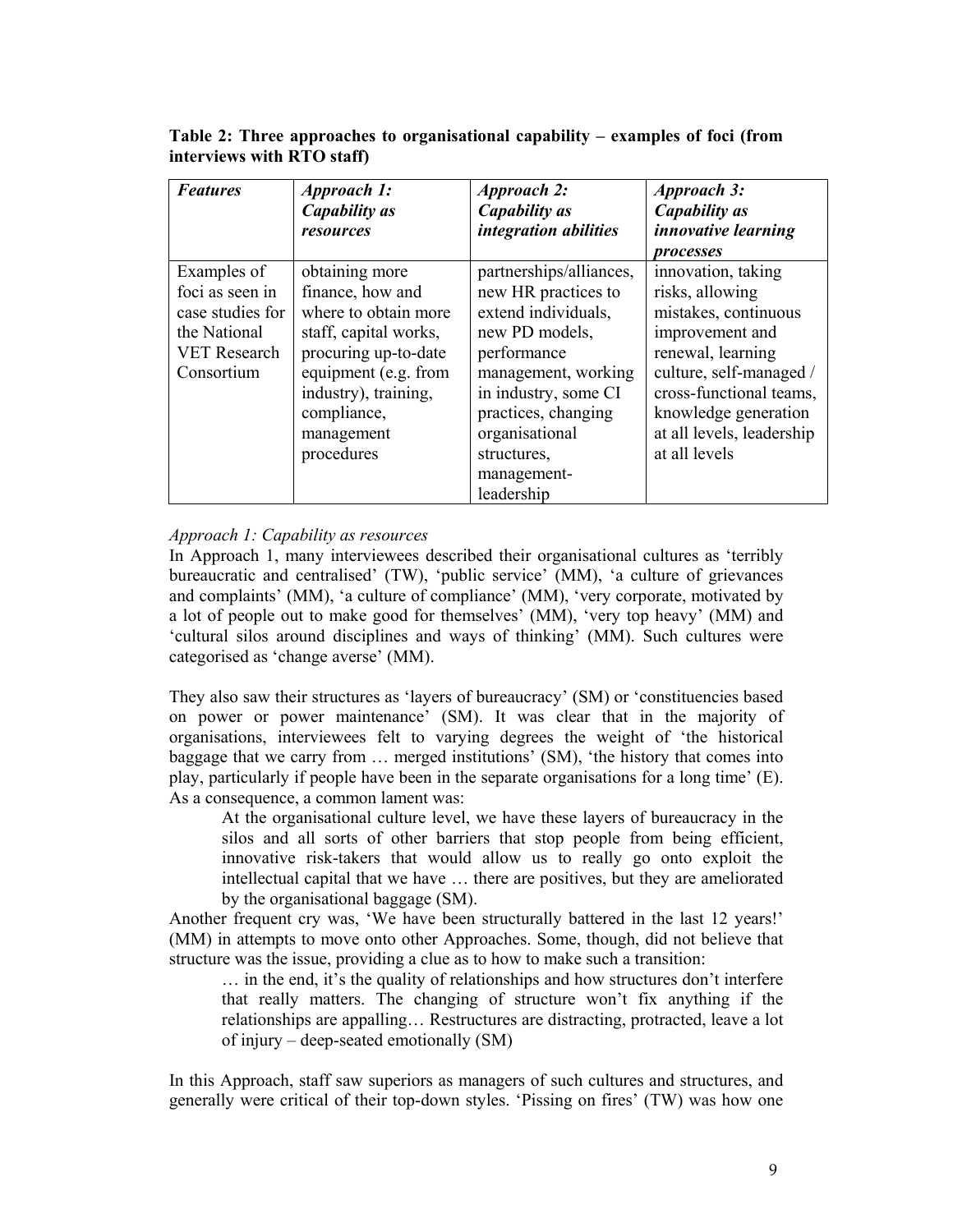teaching team saw their management, whom they felt were 'losing focus – on marketing, budgeting etc. instead of on students', while others saw the managing of 'systems instead of students' and the 'meeting of KPIs' (SM).

There was a reported tendency for 'people without a strong focus on core business to make decisions about finances and resources, and expect core business areas to fall in line' which was 'a sign of organisations that have become stressed, where the essence of what you are on about is not the area making the decisions' (SM). In these organisations, the focus was on searching for 'extra funding' (SM), 'solving funding issues' (TW) and trying to obtain more teaching staff in the face of skill shortages  $(SM)$ .

### *Approach 2: Capability as integration abilities*

In this Approach, interviewees viewed culture more in terms of 'increased links with industry' (SM), 'a lot more attachment to industry, we're a lot more reliant on them' (MM), a 'high level of focus on quality' (SM), 'continuous improvement rather than old-fashioned compliance' (SM), and 'embedding continuous improvement by linking planning and business outcomes' (SM). Here, the emphasis was on getting 'the right people in the right positions' (E), in supporting staff who want to stay 'on the bus' and helping those who don't 'to buy a ticket for another bus' (SM), and in 'twigging that there were possibilities beyond our region … Once we made that breakthrough, we now make most of our money outside the region' (MM).

In place of or as well as staff training activities, there was evidence of 'mentoring, coaching or shadowing', though it was usually 'up to the individual to arrange it through their team leader' (SM). There was also an emphasis on 'putting a lot of effort into induction support for people coming to work here to help with their transition' (SM). Another strategy for breaking down barriers and shifting culture was 'moving people like bees' to pollinate elsewhere, trying 'to make a culture that accommodates diversity' (SM).

#### *Approach 3: Capability as innovative learning processes*

In the third Approach, observed in only a very few institutions, interviewees spoke about a 'can-do culture … when things started to open up' (MM), and cultures that supported responsiveness, flexibility, innovation and empowerment, that were open and transparent, involved devolution of decision-making and resources to the level where they were appropriate to 'breakdown bureaucratic structures' (SM). They referred to 'instilling confidence' and the use of 'rewards and incentives … it is critical to keep some of the profits from commercial activity for this purpose' (SM), where 'transparency breeds trust' (SM), there was 'freedom to make mistakes' (SM) and people were 'braver to have a go' (MM). As one middle manager expressed it:

… the rope was let loose, and people were given the freedom to make mistakes, and we weren't admonished for it. What was expected was for us to try, and then question what you learnt from it if it was not successful. People have been game to try that. In this institute, the growth in attitude and in people in the last 3-4 years has been amazing. (MM)

Another said, 'It's okay to make mistakes. In the past it was considered better to ask forgiveness after the event. People don't take that approach now… people know that they can take that risk' (MM). With that freedom came confidence, where staff 'had every right to challenge everything' (MM).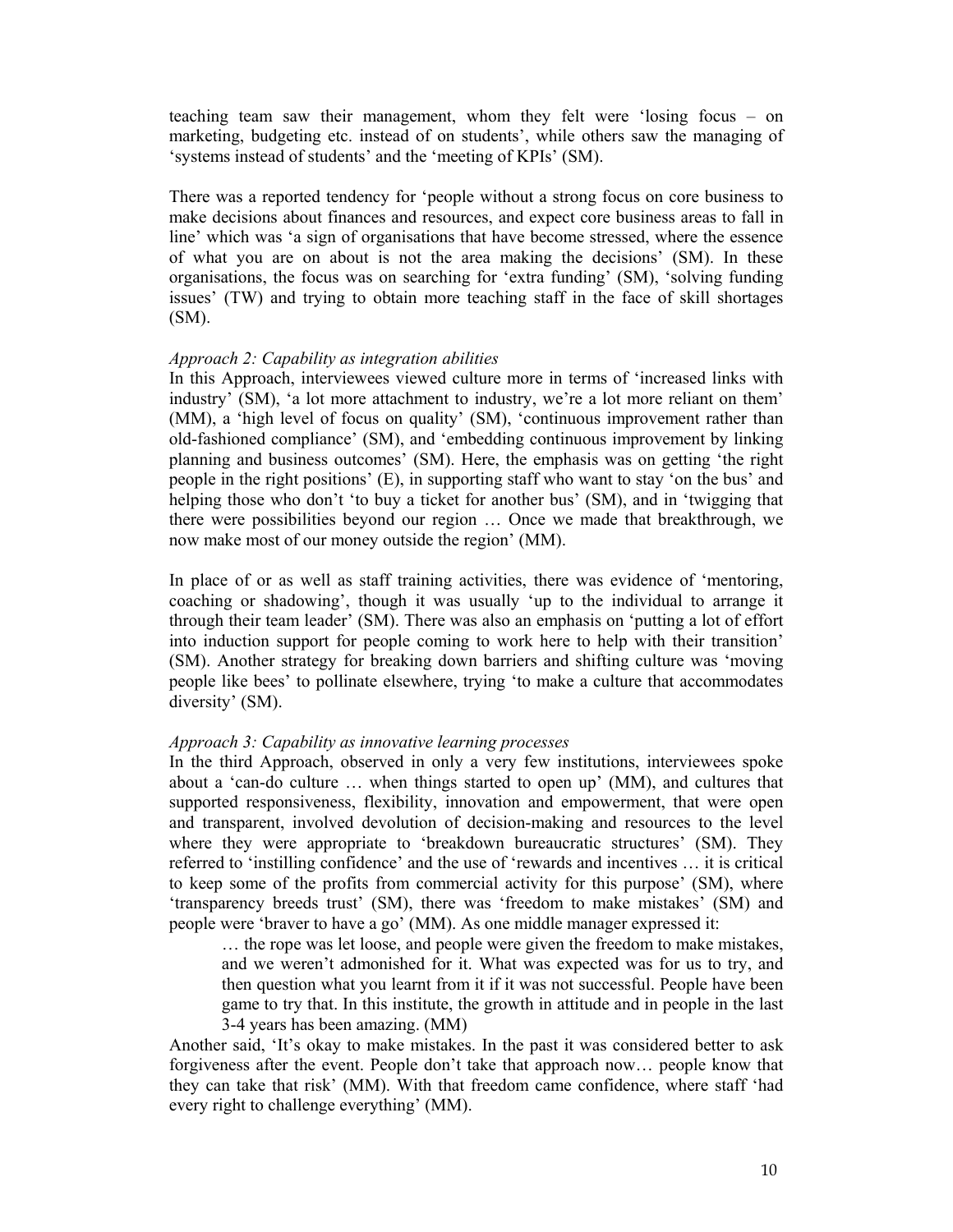In these organisations, leadership as well as management was displayed at many levels, and, importantly, recognised by all levels in the organisation. It was 'strategic based on continuous improvement' (SM). One institute expressed 'a mantra' of 'a team of teams' as an innovative approach to people management (SM). Another said that 'there is a lot of sharing in this institute – there's not as much fierce competition between faculty managers' (MM). Transparency was another often-mentioned characteristic in Approach 3: for example, 'everybody sees everybody's budget within the faculty… it's very transparent. With that comes trust and business literacy and that is really important for the culture. And that is the biggest thing that has moved this culture forward – the business literacy that's happened with all the groups' (MM). One institute shifted into a model of 'global budgeting', where 'we will give you x hundred dollars and you do with it as you see fit. So you suddenly saw that they had more control and ownership' (MM). While there was acknowledgement of the issue of trying to 'keep the foot on the pedal', they found that even though people would 'purchase in the same way as what we'd allocate… there's more ownership and selfdirection' (MM).

The 'can-do' culture was seen to energise staff: 'yes, you can do it and you have got our support. It sounds very simple, but that is a critical lever of change' (MM). It was seen to empower staff. Said one interviewee, 'the biggest change I have seen is the sections taking ownership and leadership of decisions, and being given credit and the reins to do that' (E). In another institute, cultural change was claimed to be initiated by 'organisational democracy… by giving people a voice' (SM). Standing committees with representation from across the organisation helped to bring about 'a significant cultural shift … a chucking the cards into the air sort of change' (SM). Another approach was to instal an electronic tool for monitoring performance, a management system to keep daily information 'at our fingertips … it becomes my Bible' linking such essentials as performance contracts, finance, HR and so on in 'an evolving process… we keep adding to it' (SM).

Workshops were conducted on leadership for those at different levels, there were improvement teams around each business process (SM). Professional development was seen as 'a huge way of getting cultural change' (MM). In one institute, advisory groups comprised half staff and half industry representatives in an attempt to build capability. Cross-functional teams were seen as a way of working in the future, and some organisations were using them. Sometimes these were groups where there was a 'vertical slice of the faculties when you put teams together' (MM), and at other times they were 'horizontal slices across faculties… and across functional units too' (MM).

It was noticeable that interviewees in the organisations that were not in Approach 3 almost always wistfully mentioned similar attributes when asked at the end of the interview for changes that they would like to see made to improve their organisation's capability. For example, one said when asked this question,

Get rid of half the people we have now and hire new people with different ideas… [but] that is never going to work because we have a problem in hiring people now… We need to transform how we do our business, we need to drag ourselves out of the 1970s and start acting like a modern, agile corporation whose core business is education (MM).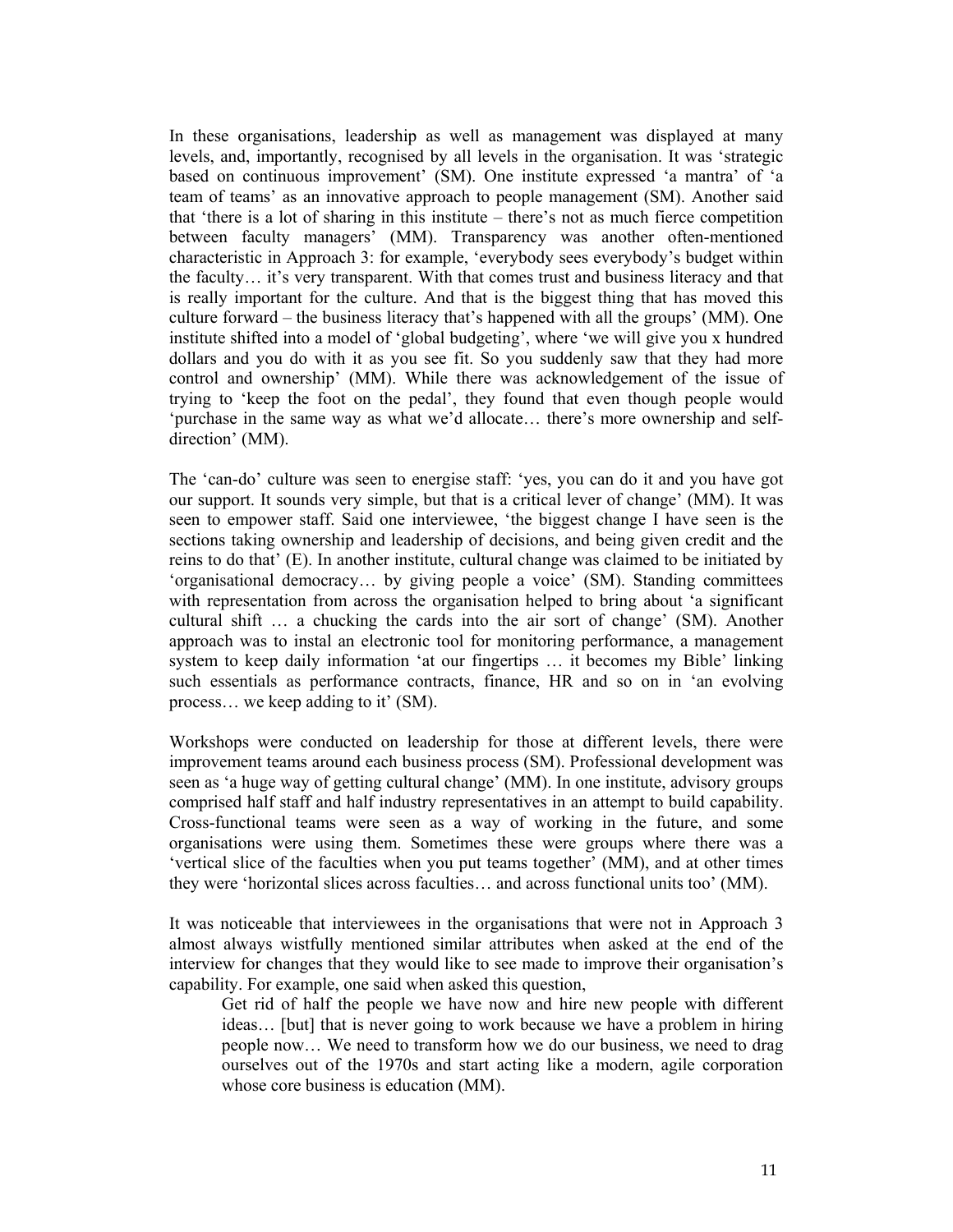### **Conclusion**

The paper has explored the notion of organisational capability using recent literature as well as findings from the National VET Research Consortium's work. While the concept continues to remain elusive, there are a number of elements that can be identified, and the evidence from the research indicates many different attempts to configure these various elements into a shape that 'fits' the unique environment of each VET provider. Evidence from the research so far suggests that there is a spread of organisations across the conceptual framework used in this paper – from capability as resources, through capability as integration abilities, to capability as innovative learning processes. While the majority of the organisations examined here appear to lie in the first two categories, there are a few exhibiting several of the characteristics of the third category. It is to these latter organisations that we should turn for good practice.

#### **References**

ABB Group (2004) 'Developing organisational capability',

www.abb.com/cawp/seitp161/c9a6b93b07b822a9c1256d750043ac0a.aspx [accessed 20/12/06]

- Amit, R. & Schoemaker, P. (1993) 'Strategic assets and organizational rent', *Strategic Management Journal*, 14, 33-46
- Argyris, C., Putnam, R. & McLain Smith, D. (1985) *Action science: Concepts, methods and skills for research and intervention*. Jossey-Bass, San Francisco

Atticus Ltd. (2006) 'The organisational capability for change survey', www.benchdb.com/TBE\_Members2/Survey/atticus1/start.htm [accessed 20/12/06]

Australian National Audit Office (ANAO) (2001) *Planning for the workforce of the future: a better practice guide for managers*. Australian National Audit Office, Canberra

Australian Public Service Commission (APSC)(2003) 'Organisational renewal', www.apsc.gov.au/mac/organisationalrenewal.htm [accessed 21/12/05]

Bakhru, A. (2004) 'Managerial knowledge to organisational capability: new e-commerce businesses', *Journal of Intellectual Capital*, 5(2), 326-336

Barrett, R. (2006) *Building a values-driven organization*. Butterworth-Heinemann, Oxford Benchmarking Partnerships (2006) 'Organisational capability analysis',

www.benchmarkingpartnerships.com.au/oca.htm [accessed 20/12/06]

Burlton, R. (2006) 'BPM: the heart of organisational capability', www.bpmg.org/classic/Articles\_CaseStudies/Article%20-%20BPM\_The\_Heart... [accessed 20/12/06]

Cairns, L. & Stephenson, J. (2001) 'Peripheral social learning in the workplace and the development of corporate capability: the role of National Vocational Qualifications', *Journal of VET*, 53(3), pp. 443-466

Clayton, B. (2006) 'Research activity 4: cultures and structures', http://consortiumresearchprogram.net.au [accessed 21/1/07]

Collis, D.J. (1994) 'How valuable are organizational capabilities?, *Strategic Management Journal*, 15, 143-152

- Consortium for Excellence in Higher Education (2003) *Embracing excellence in education*. Sheffield Hallam University, Sheffield
- Department of Finance and Administration, Australian Government (DFA) (2006) 'Delivering Australian Government services: Service Delivery Capability Model',

www.agimo.gov.au/publications/2006/may/sdcm/overview [accessed 20/12/06]

Dickie, M., Eccles, C., FitzGerald, I. & McDonald, R. (2004) *Enhancing the capability of VET professionals project: Final report*. Australian National Training Authority, Brisbane

Futureye (2005) 'Assessing and developing organisational capability to meet stakeholder expectations', www.futureye.com/services/insight/assessing.html [accessed 20/12/06]